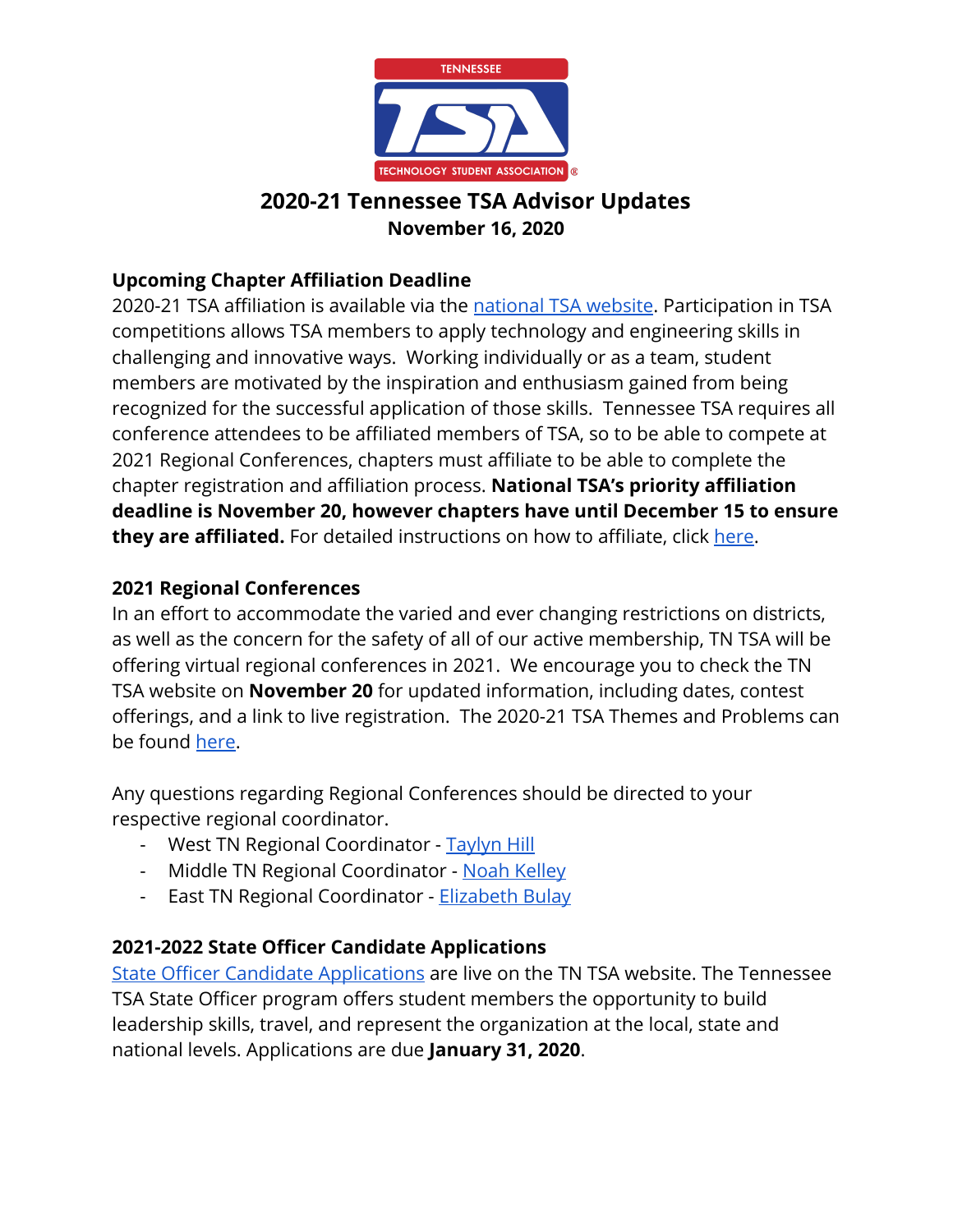

### **2020-21 Tennessee TSA Advisor Updates November 16, 2020**

Questions regarding serving as a State Officer, the State Officer Candidate program, and Officer Candidate responsibilities at the 2021 State Leadership Conference can be directed toward the State Officer Team via social media (@tennesseetsa) on all platforms. Questions can also be sent to the TN TSA State Officer Coach, [Keith](mailto:keith.stubblebine@tntsa.org) [Stubblebine.](mailto:keith.stubblebine@tntsa.org)

#### **Awards & Scholarships**

Each year, TN TSA provides opportunities for outstanding advisors, students, and chapters to be recognized. We hope that you consider nominating an exceptional candidate(s) for the following categories:

- **[Advisor of the Year](https://tsaweb.org/resources/awards-and-scholarships) -** The Advisor of the Year Award recognizes two advisors that go above and beyond for their chapter, community, and state.
- **[Chapter Excellence Award](https://tsaweb.org/resources/awards-and-scholarships)** The Chapter Excellence Award recognizes two chapters for their success in membership growth, competitive events, and competitive excellence.
- **[Distinguished Student Award](http://www.tntsa.org/distinguished-student-award.html)** The Distinguished Student Award recognizes two students for their service, competitive excellence, and passion for TNTSA.

Award nominations are due **March 1, 2021**.

TN TSA also provides three distinct student scholarships each year. The scholarships offered are:

- **● Dr. Bob Hanson Scholarship** The Dr. Bob Hanson Scholarship is named for one of the founders of Tennessee TSA, Dr. Robert Hanson, Retired Technology Education Professor from the University of Tennessee-Knoxville. This scholarship is awarded annually to a deserving student who has been accepted to a college or university.
- **Dr. Tom D'Apolito Scholarship -** Dr. Tom D'Apolito Scholarship is named after the TN TSA Technology Engineering Education Program Consultant and longtime National Corporate Member, Dr. Tom D'Apolito. This scholarship is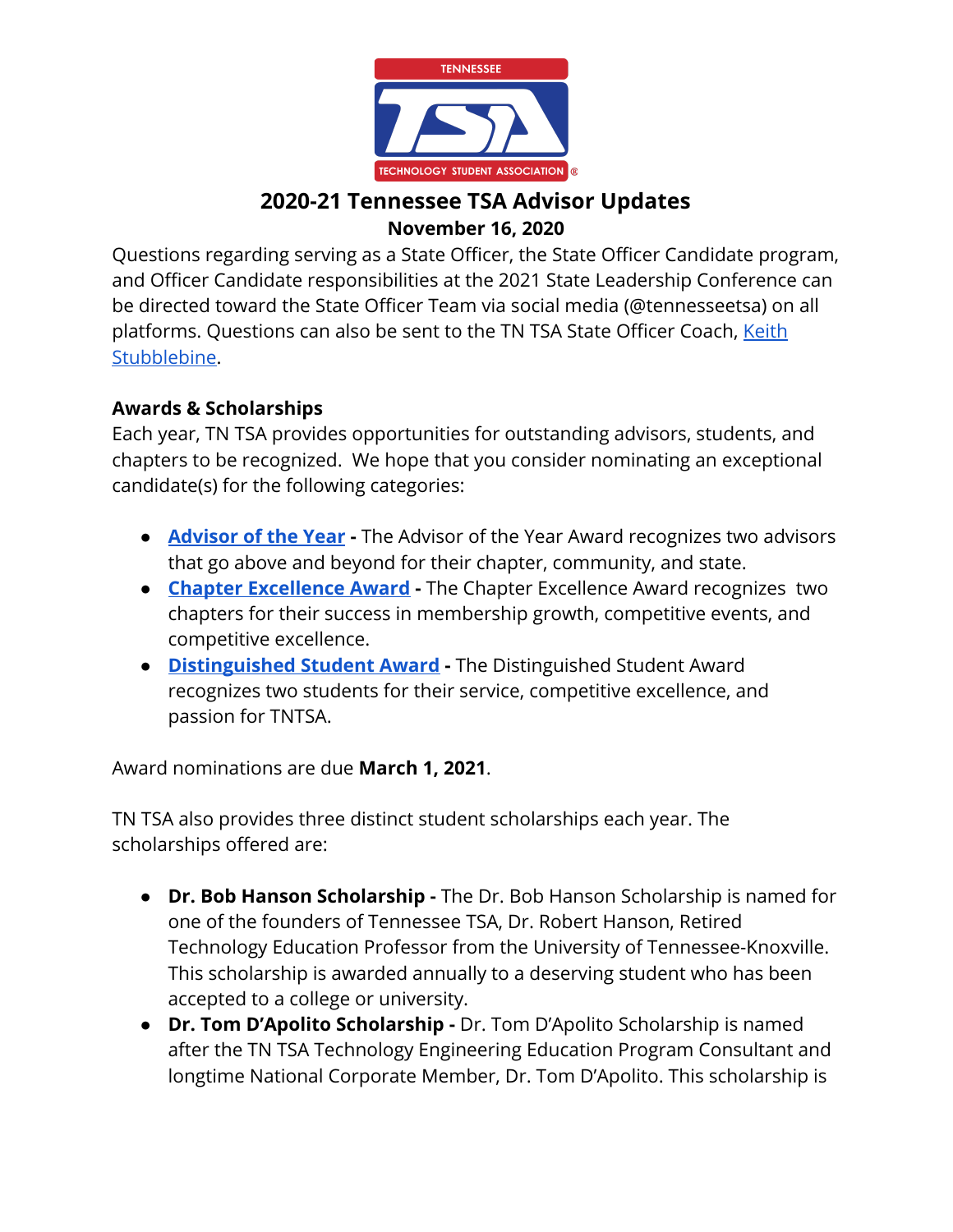

#### **2020-21 Tennessee TSA Advisor Updates November 16, 2020**

given to a student who is majoring in Science, Technology, Engineering, or Mathematics or to a student who's pursuing higher education.

**• Dustin Heavilon Engineering Scholarship - Dusty Heavilon Scholarship is** named after a former TN TSA member who died in a plane crash in high school. Dusty had a passion for engineering, so this scholarship is given to an individual who plans to pursue a degree in engineering and has been accepted to a college or university.

[Scholarship applications](http://www.tntsa.org/scholarship-application.html) are due **March 1, 2021**. Questions regarding Awards & Scholarships should be directed to [Keith Stubblebine](mailto:Keith.Stubblebine@tntsa.org).

#### **Alumni Involvement**

TN TSA loves our alumni! The association would be nothing if it wasn't for the passion, input and involvement of so many exceptional student members. Although students ultimately graduate and move on to new educational pursuits, we don't want them to cease involvement with their association. Their continued partnership will only strengthen TN TSA. If you know any current TSA alumni that are looking to remain involved with TSA, earn volunteer hours, or simply would like to hear about potential engagement opportunities, we would love for them to reconnect with us here. The [form](http://www.tntsa.org/alumni.html) takes less than a minute to complete! <http://www.tntsa.org/alumni.html>

Any questions about alumni involvement? Contact [Keith Stubblebine](mailto:keith.stubblebine@tntsa.org).

#### **Important Links**

Affiliation - [2020-21 TN TSA Affiliation](http://www.tntsa.org/affiliation.html) Calendar - [2020-21 TN TSA Calendar](http://www.tntsa.org/calendar.html) Competitive Events - [2020-21 TN TSA Competition Information](http://www.tntsa.org/competitive-events.html) Conference Information - [Conference Information](http://www.tntsa.org/conferences.html) Advisor Resource Center - [Advisor Resource Center](http://www.tntsa.org/advisor-resource-center.html) Staff - [Staff Contact Information](http://www.tntsa.org/staff.html)